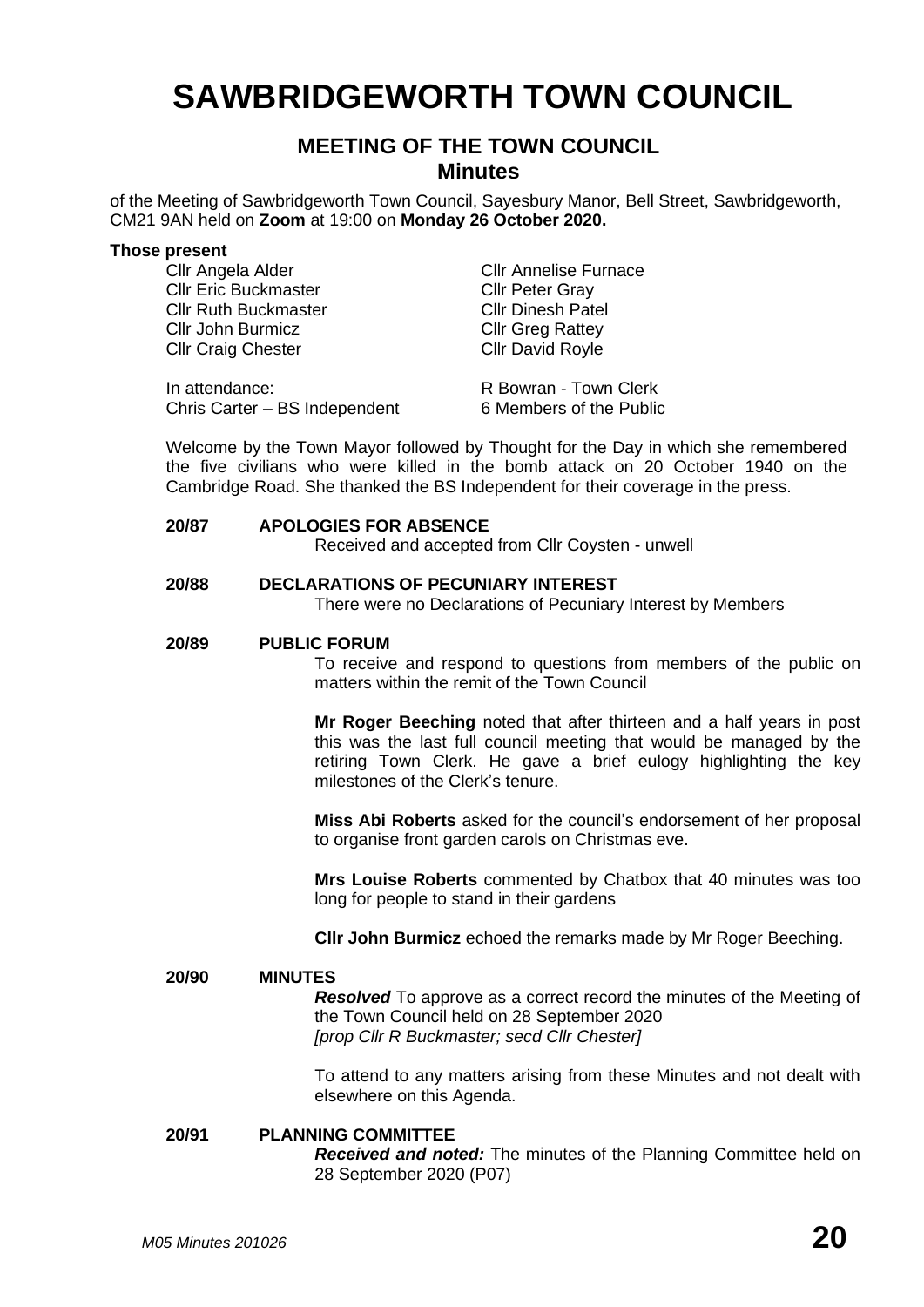*Received and noted:* The draft minutes of the Planning Committee held on 12 October 2020 (P08)

# **20/92 ECONOMIC DEVELOPMENT AND STAP COMMITTEE**

*Received and noted:* Version 2 of the draft minutes of the Economic Development and STAP Committee held on 19 October 2020 (E02A)

## **20/93 MAYOR'S CORRESPONDENCE/COMMUNICATIONS**

To receive the Mayor's report. In addition:

• Attended Hertfordshire Forward Webinar on 21 October – subject sustainability

## **20/94 REPRESENTATIVES REPORTS**

To receive representatives reports from:

- o County Councillor E Buckmaster in addition:
	- o Bell Street drainage works are in hand<br>
	o Bullfields Grasscrete will be installed 1
		- Bullfields Grasscrete will be installed 12-16 November
		- o Double Yellow lines at Three Mile Pond will be installed in November together with some siding out.
		- o Fairway TRO will be issued in November for works to be carried out in Spring 2021
	- o Burnside TRO to be issued in November
	- o FP27 to be worked on between 02 and 06 November
	- o Knight Street town signs are on order
	- o Town Twinning signs are on order
	- o School Lane engagement will be soon
		- Comment that Bell Street is very dark will be put into the budget for 3 more lamps
		- 20's Plenty campaign, supportive but how it is to be monitored
- o District Councillor Alder reported:
	- o EHDC HR had written with all clerks about available training. Clerk said that he had not received any communication.
	- o Governance committee were monitoring the progress of s106 agreements.
- o District Councillor R Buckmaster in addition reported:
	- o No DMC had taken place but will attend one next month
- o District Councillor Burmicz reported:
	- o Now a Reserve member on the Governance committee
- o Hertfordshire Police are not permitted to attend a Zoom meeting as police policy but reported:
	- o No major rises in crime compared with last year
	- o Covid means extra patrols, no major issues in any location
	- o Operation Amang warns about thefts from vehicles at gyms and swimming pools
	- o Mini police activities are suspended for the moment
	- o Thanks for liaison with council officers and staff
	- o Will be escorting Father Christmas around the town on 12 December
- o Other Representatives
	- Cllr Royle Footpaths; Schools; Town Twinning and in addition:
		- o Town Twinning Zoom meeting with Moosburg was attended by 20 people.

Cllr R Buckmaster *–* RHSO; SYPRC and in addition;

- o There would be an apple juice stall in bell Street before **Christmas**
- o Youth Connexions had held an additional meeting.

Cllr Alder reported that the Hailey Centre was now open although with limited numbers able to attend.